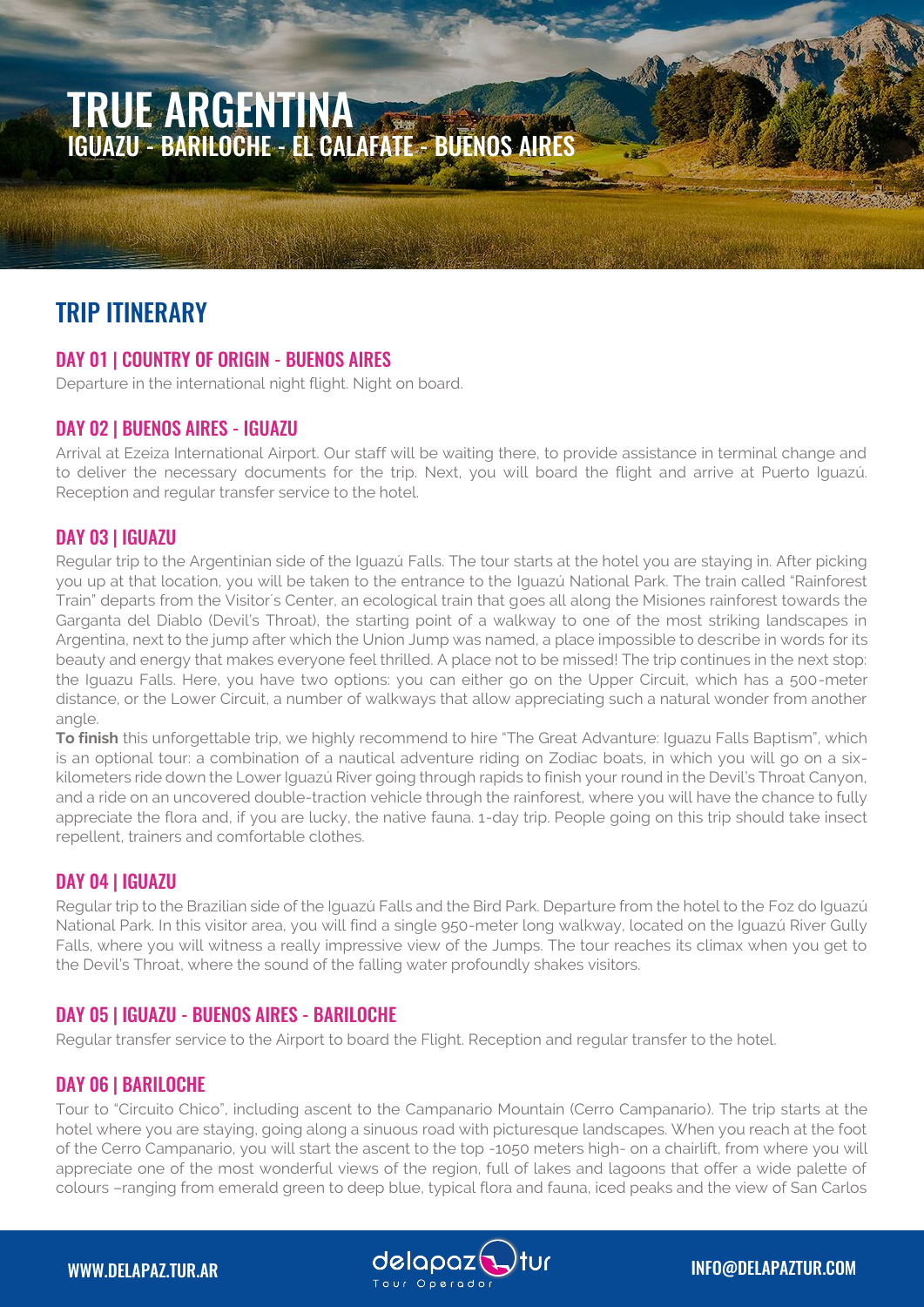de Bariloche. The excursion continues in the Llao-Llao Peninsula, where the Chapel San Eduardo, an architectural local treasure, and the Pañuelo Port (Puerto Pañuelo). From that point, after going through the Angostura Bridge (over the river of the same name), you get to the Punto Panoramico, final location of this trip. Journey back to town. Duration: half-day trip.

#### DAY 07 | BARILOCHE

Excursion to the Tronador Mountain*.* This trip will allow you to visit one of the most beautiful areas within the Nahuel Huapi National Park: you will see forests, lakes, beaches, mountains and waterfalls. You will also go on a sightseeing tour to the highest peak in the area, the Tronador Mountain -3,478 meters above sea level-, natural boundary between Argentina and Chile. Apart from enjoying a breathtaking scenery, you will be in presence of uncommon natural phenomenon, such as the Ventisquero Negro, a glacier starting on the immaculate white top of the Tronador summit. At this point, the Manso River is born, a typical water stream, coming down from the highest mountain top towards the Pacific Ocean, coping with height differences along it by creating rapids and waterfalls. Duration: full-day trip.

# DAY 08 | BARILOCHE - EL CALAFATE

Regular transfer service to the Airport to board the Flight. Reception and regular transfer to the hotel.

#### DAY 09 | EL CALAFATE

Regular trip to the Perito Moreno Glacier walkways, "Nautical Safari" navigation included. We pick you up at the hotel, and after driving for 80km we will arrive at the Parque Nacional Los Glaciares, declared "World Heritage" by the UNESCO, since a vast area of continental ice field is preserved. The glaciers Moreno, Onelli, Agassi and Upsala are fed by this ice field. The Perito Moreno, being the most breathtaking glacier, flows over the Lago Argentino and adopts a wide spectrum of colors from white to turquoise. The terminus of the Perito Moreno Glacier is 5 Km wide, with an average height of 70 m above the lake level. We start our ramble at the Viewpoint, coming down through the walkways opposite to the glacier. The vastness of the landscape can be observed and the sound of the constant ruptures. An amazing spectacle that cannot be missed! We will continue the trip taking the "Nautical Safari", navigating though the Brazo Rico (southern arm) of the Lago Argentino. The trip lasts approximately one hour and gives tourists the possibility to "live" the glacier from a closest sight. Once we are just in front of the terminus, the ship will stop for some minutes to appreciate its beauty and vastness. Duration: full-day trip.

# DAY 10 | EL CALAFATE

Excursion sailing the Argentino Lake full day "Gourmet Glacier Experience", on the María Turquesa cruise. The Patagonian Ice Field is, after Antarctica, the largest ice sheet on the planet. Its glaciers originate at only 1500 m.s. of altitude and descend until 200 m.s.n.m., which allows a unique access and visualization in the world. This tour goes through some places of this Patagonian landscape, navigating with the highest comfort and with a gourmet gastronomy designed especially for a memorable experience. After boarding, at La Soledad Private Port (60 km from Calafate), navigation departs from the Argentino Lake, heading for the glaciers: Seco Glacier, Heim Glacier, Spegazzini Glacier, the highest in the National Park.

Disembarkation at Puesto de Las Vacas, to make an interesting walk. The route continues navigating the Upsalla Glacier Channels and the Perito Moreno Glacier. Lunch on board. In the afternoon, return to the Hotel of El Calafate.

#### DAY 11 | EL CALAFATE - BUENOS AIRES

Regular transfer service to the Airport to board the Flight. Reception and regular transfer to the hotel.

# DAY 12 | BUENOS AIRES

Half-day tour of the City of Buenos Aires, where you can learn about our history and enjoy the architectural legacy left by our ancestors, such as: Plaza de Mayo, the typical neighborhood of La Boca, formerly the natural port of the city, where at the end of the 19th century a thriving and growing Italian community began to settle with a preponderance of origin Genovés, "Caminito", street declared Museum, with its colorful houses; get to San Telmo, the oldest sector of the city, and pass almost without realizing, to Puerto Madero, the youngest neighborhood where there are many international restaurants. Following the route you will reach Recoleta, for several decades the most prestigious neighborhood that is distinguished by the old buildings that are presented as a summary of